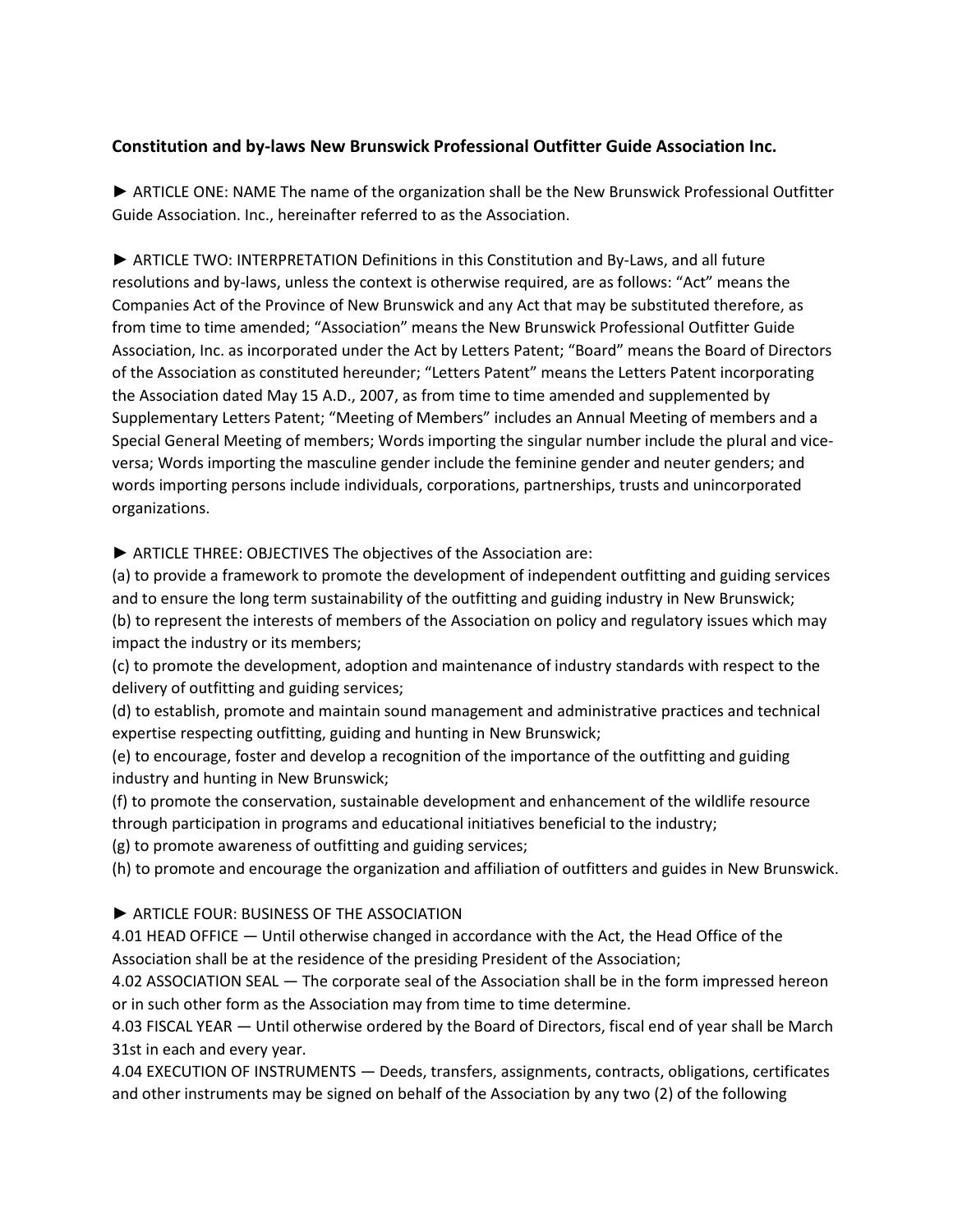officers, namely: President, Vice-President, Secretary and/or Treasurer. Any person authorized to sign an instrument on behalf of the Association may affix the Association Seal thereto.

4.05 BANKING ARRANGEMENTS — The banking business of the Association shall be transacted with such banks, trust companies or credit unions as may, from time to time, be designated by or under the Authority of the Board. Such banking business or any part thereof shall be transacted under such agreements, instruments and delegations of power as the Board may from time to time prescribe or authorize. Transactions shall require 2 signing officers.

### ► ARTICLE FIVE: DIRECTORS

5.01 POWERS — The General Business of the Association shall be controlled and managed by the Board. 5.02 NUMBER AND QUORUM — Until otherwise changed in accordance with the Act, the number of Directors shall correspond to the number of recognized members existing in good standing at the date of the Annual Meeting of members, together with five (5) additional Directors, comprising of the President, First Vice-President, Second Vice-President, Secretary and Treasurer. Provided always that the number of Directors shall not at any time be less than fifty percent (5 0%) of the elected Directors to constitute a quorum for the transaction of business.

5.03 QUALIFICATIONS — No person shall be qualified as a Director unless he is nineteen (19) or more years of age and shall, at the time of his election and throughout his term of office, be a member in good standing of the Association and hold a current New Brunswick Outfitters License, Class One Guide License or Class Two Guide License.

### 5.04 ADDITIONAL DIRECTORS

(i) In addition, the paid-up members of the Association shall elect a President, First Vice-President, Second Vice-President, Secretary and Treasurer, each of whom shall automatically be constituted as Directors of the Association. The election of such officers shall be made by the paid up members at the Annual Meeting and each such officer shall serve for a two (2) year term with the President and Secretary voted on the first year and Treasurer, 1st vice and second vice the next year. Each Director thus elected shall retire at the end of this term but if qualified shall be eligible for re-election.

(ii) Any member of the Association, who is an employee of the Province of New Brunswick shall not be eligible to hold an executive position in the Association.

(iii) Ballots will be called for to be destroyed following a winner being declared. No vote by proxy will be accepted on behalf of any member. All officers must be elected by a simple majority of the votes cast.

5.05 REMOVAL OF DIRECTORS — Should any director elected fail to adequately fulfill his functions in the opinion of the Board, then the Board, on Resolution, may recommend to the Association that such Director be replaced. The decision whether or not to replace such Director shall, however, rest with the Association.

5.06 ATTENDANCE — If a Director cannot attend an Association Board of Directors Meeting, the Association may appoint a replacement with full voting rights, however, the director must provide written authorization from the member to the Secretary of the Association.

5.07 VACANCIES — In the case of a Director, other than an Executive member, becoming unqualified, dying, resigning, or becoming incapacitated, the Board may appoint any Registered Member of the Association to fill the resulting vacancy for the balance of the term; provided, however the Board shall only appoint a Registered Member who meets with approval of the Board.

5.08 CALLING OF MEETINGS — Meetings of the Board shall be held from time to time at the call of the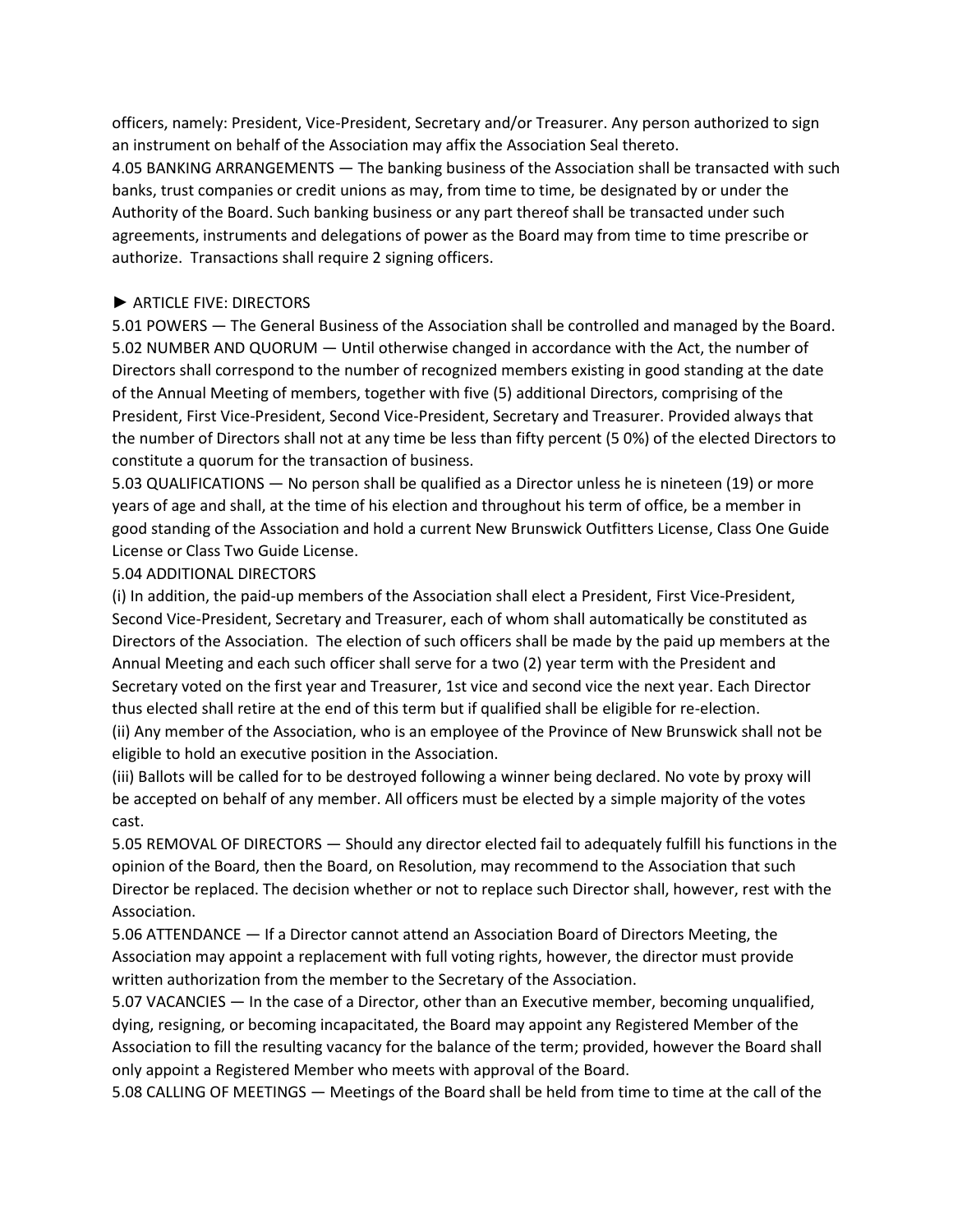President or any three (3) Directors. There shall be a minimum of four (4) Board Meetings a year. Notice of every meeting shall be given to each Director at least fourteen (14) days if by telephone and thirty (30) days if by mail, before every meeting except as otherwise provided herein, save that no notice of a meeting shall be necessary if all the Directors are present or if those absent waive consent to such meetings being held. An emergency meeting by teleconference may be called upon with seventy-two (72) hours notice. An Agenda must accompany every Notice of Meeting.

5.09 FIRST MEETING — The Board may, without notice, hold a meeting immediately following the Annual Meeting at which Directors are elected, provided a quorum of the Directors is present.

5.10 REGULAR MEETINGS — The Board may appoint a day or days in any month or months for regular meetings at a place and hour to be named. A copy of any resolution of the Board shall be sent to each member forthwith after being passed, but no other notice shall be required for any such regular meeting.

5.11 PLACE OF MEETINGS — Meetings of the Board shall be held at the Head Office of the Association or elsewhere in the Province of New Brunswick.

5.12 CHAIRMAN — The President, or in his absence, the First Vice President, Second Vice-President, or in his absence the Secretary, shall be the Chairman of any meetings of the Board.

5.13 VOTES TO GOVERN — At all meetings of the Board, every question, except where otherwise provided, shall be decided by a simple majority of the votes cast on the question and in the case of any equality of votes, the Chairman of the meeting shall be entitled to vote.

(i) All voting from the general membership dealing with industry issues will be cast by a show of hand or ballot if requested and the results will be passed over to the Executive Board and Regional Directors who will make the decision with equal representation from each region with the Chairman casting a vote in the case of a tie. These issues will be decided immediately following the General Meeting. (ii) A person seeking a position on the EXECUTIVE LEVEL will be required to have been a paid up member for 3 years and have attended at least 2 of 3 latest AGM'S. This is to ensure the applicant fully understands the Constitution, Code of Ethics, and the direction the Association works towards. This person can be selected from the General membership as long as they qualify and approved by the BOD. All members are entitled to vote on the election of officers for the incoming year. You must be present to be nominated for a position on the Board of Directors or Executive Board. A Guide 1 is eligible for nomination for the position of 2nd Vice President if that person meets the requirements of the Board. (iii) All Regional Directors will be elected by the membership present from the region they are from. A member may only vote or nominate a Director from the region they are from and if the Director fulfills the requirements of the Board then will be deemed elected for a one-year term but may be renominated on a yearly basis.

(iv) From the slate of Directors, Committee chairs will be appointed on a yearly bases and will answer directly to the BOD. Chairs of committees dealing with Fishing and Hunting and Tourism will supply all tools and or information gathered to the ERD and Tourism Committees and directly act on ERD and Tourism matters. No Chair will directly contact ERD or Tourism without The Chairs of these Committees getting authorization and direction from the BOD. If not followed chairs, could be replaced following infractions by the BOD'S.

### ► ARTICLE SIX: OFFICERS

6.01 EXECUTIVE OFFICER — The Annual Meeting of members shall elect a President, First Vice-President, Second Vice-President, Secretary and Treasurer, who shall be qualified in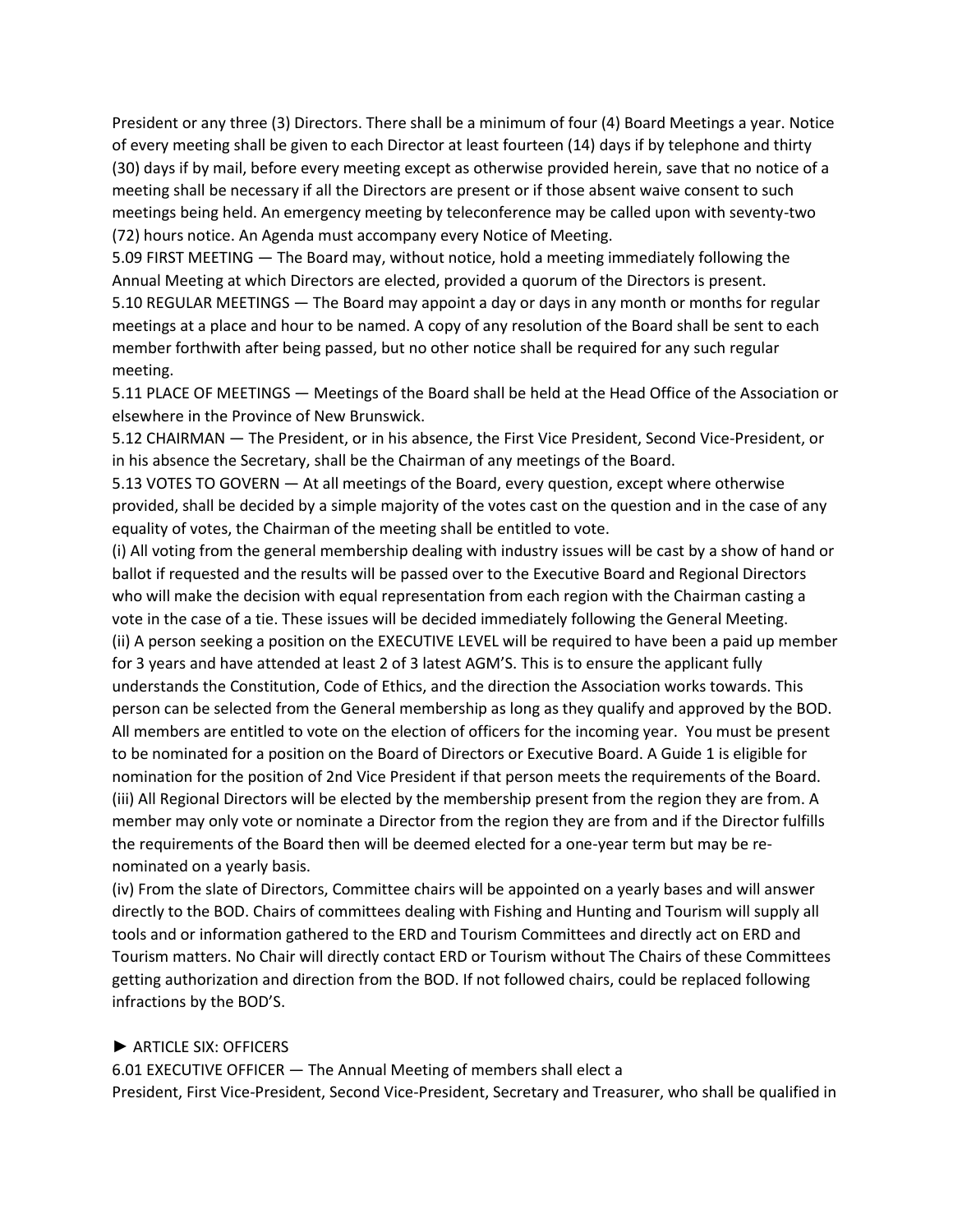the same fashion as other Directors and who shall automatically be members of the Board of Directors and which officers shall constitute the Executive Officers of the Board and each of them shall be subject to removal and replacement as hereinafter indicated. The executive shall be required to be a paid up member for the past 3 years and have attended 2 of 3 AGM'S in order to qualify. The Treasure shall ensure this.

6.02 REMUNERATION OF EXECUTIVE OFFICERS - The Executive Officers shall be reimbursed their reasonable traveling expenses incurred by them in attending meetings of the Association, as established at each Annual Meeting of members. The rate of mileage will be set at .40 cents per kilometer or \$100.00 which ever occurs first.

6.03 PRESIDENT — The President shall be the Chief Executive Officer of the Association and have the general management, and direction, subject to the authority of the Board and Members, of the Association business and affairs. It shall be his duty to preside at all meetings of the Association and of the Board, and to perform such other duties as may be delegated to him under or pursuant to these bylaws and constitution. The President shall be an ex-officio member of all Committees and all Councils of the Association. The President will be allowed to authorize the spending of up to \$500.00 as need be without the contacting of the Executive consent. After that consent will be required .The President has no vote in transactions except as a tie breaker in the event a tie is incurred.

6.04 PAST PRESIDENT — The immediate Past President shall serve in an advisory capacity to the President, the Board of Directors and the general membership.

6.05 FIRST VICE-PRESIDENT — During the absence or disability of the President, his duties may be performed and his powers may be exercised by the Vice-President. The First Vice-President shall also perform such duties and exercise such powers as the President may from time to time delegate to him or the Board of Directors may present.

6.06 SECOND VICE-PRESIDENT — During the absence or disability of the President and the First Vice-President, their duties may be performed and their powers may be exercised by the Second Vice-President. The Second Vice-President shall also perform such duties delegated to him by the President or the Board of Directors.

6.07 SECRETARY — The Secretary shall attend all meetings of the Association and Board and shall enter or cause to be entered in books kept for that purpose, minutes of all proceedings thereat and shall receive and be responsible for filing of the minutes of Committee meetings and the reports of Officers and Committees and other reports of the Association. He shall give or cause to be given all notices required to be given to Directors and Members. He shall receive memberships and present them to the Association for approval. He shall keep a record of action taken and maintain a current membership list. He shall also be responsible for the sending of minutes of the Annual Meeting of members and of Board meetings to the members and to make copies of the Constitution and By-Laws available to members at their request and at the Annual Meeting of members. He shall also perform such other duties as may, from time to time, be prescribed by the Board. The Secretary shall be the custodian of the corporate seal of the Association together with all books, papers, records, documents and other instruments belonging to the Association, except only financial records.

6.08 TREASURER — The Treasurer shall keep full and accurate books of account in which shall be recorded all receipts and disbursements of the Association, and under the direction of the Board, shall control the deposits of money, the safe keeping of securities and the disbursement of the funds of the Association then shall render to the Board whenever required an account of all his transactions as Treasurer and of the financial position of the Association and he shall present a full financial statement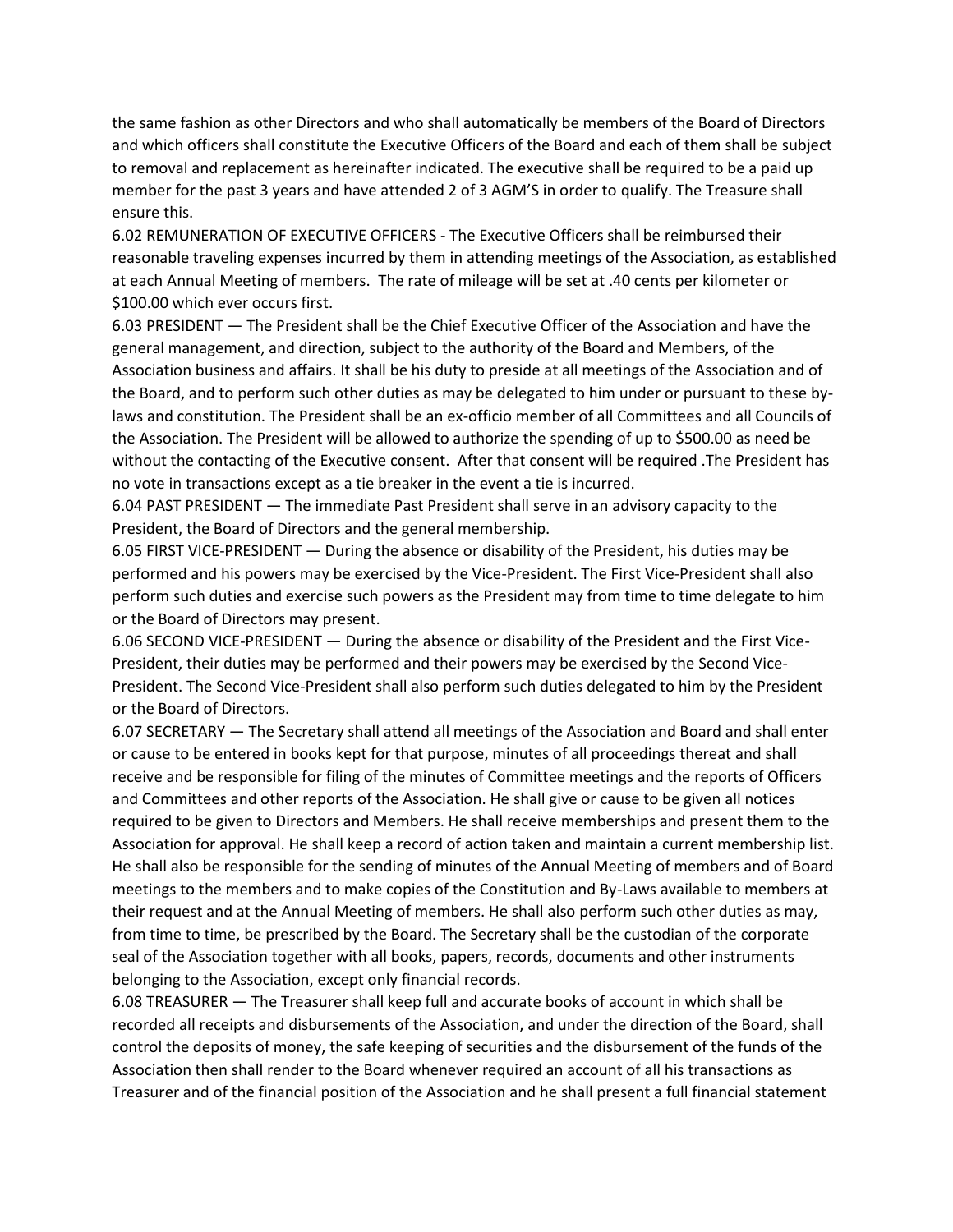to the Annual Meeting of Members, and he shall perform such other duties as the Board or the President shall prescribe. The Treasurer will be responsible of receiving memberships and forwarding approved new members and renewing members to web controller and Secretary.

6.09 VARIATION OF DUTIES — From time to time, the Board may vary, add to or limit the powers and duties of any Officer. This will include the BOD selecting a chairperson for chairing the nominating committee.

### ► ARTICLE SEVEN: PROTECTION OF DIRECTORS AND OFFICERS

7.01 LIMITATION OF LIABILITY — No director or office of the Association shall be liable for the acts, receipts, neglects or defaults of any other Director or officer or employee, or for joining in any receipt or other act for conformity, or for any loss, damage or expense happening to the Association through the insufficiency or deficiency of title to any property acquired by order of the Board for or on behalf of the Association, or for the insufficiency or deficiency of any security in or upon which any of the moneys of the Association shall be invested or for any loss or damage arising from the bankruptcy, insolvency or tortuous act of any person with whom any of the moneys, securities or effects of the Association shall be deposited, or for any loss occasioned by any error of judgment, or oversight on his part, or for any other loss, damage or misfortune whatever which shall happen in the execution of the duties of his office or in relation thereto unless the same are occasioned by his own willful neglect or default. 7.02 INDEMNITY — Every member and Officer of the Association and his heirs, executors and administrators and estate and effects, respectively, shall from time to time and at all time be indemnified and saved harmless out of the funds of the Association from and against:

(a) all costs, charges and expenses whatsoever that such director or officer sustained or incurs in or about any action, suit or proceeding that is brought, commenced or prosecuted against him for or in respect of any act, deed, matter or thing whatsoever made, done or permitted by him or in or about the execution of the duties of his office;

(b) all other costs, charges and expenses that he sustains or incurs in or about or in relation to the affairs of the Association; except such costs, charges or expenses as are occasioned by his own willful neglect or default.

#### ► ARTICLE EIGHT: MEMBERS

### 8.01 QUALIFICATION FOR MEMBERSHIP

(a) Any person eligible to hold an Outfitters Establishment License from the Department of Tourism and Parks of the Province of New Brunswick or the holder of a Class One Guide License shall be eligible for membership in the Association and may apply for such membership to the Treasurer.

(b) Any person supporting the Aims and Objectives of the Association shall be eligible for an Associate Membership, which shall be non-voting.

8.02 CONSIDERATION OF APPLICATIONS — The Secretary or Treasurer of the Association shall consider the applications for membership which they receive and provided dues are immediately paid, may grant membership in the Association to the applicant. The Secretary or Treasurer may, if they deem fit, refuse the application for membership in which event, the Secretary shall forward the application to the Board together with their reasons for refusing the application, and the Board shall then make a final decision whether to admit the individual applicant. The Board may refuse membership to any person who has not acted in the best interest of the Association or who, on reasonable grounds, the Board believes will not act in the best interest of the Association.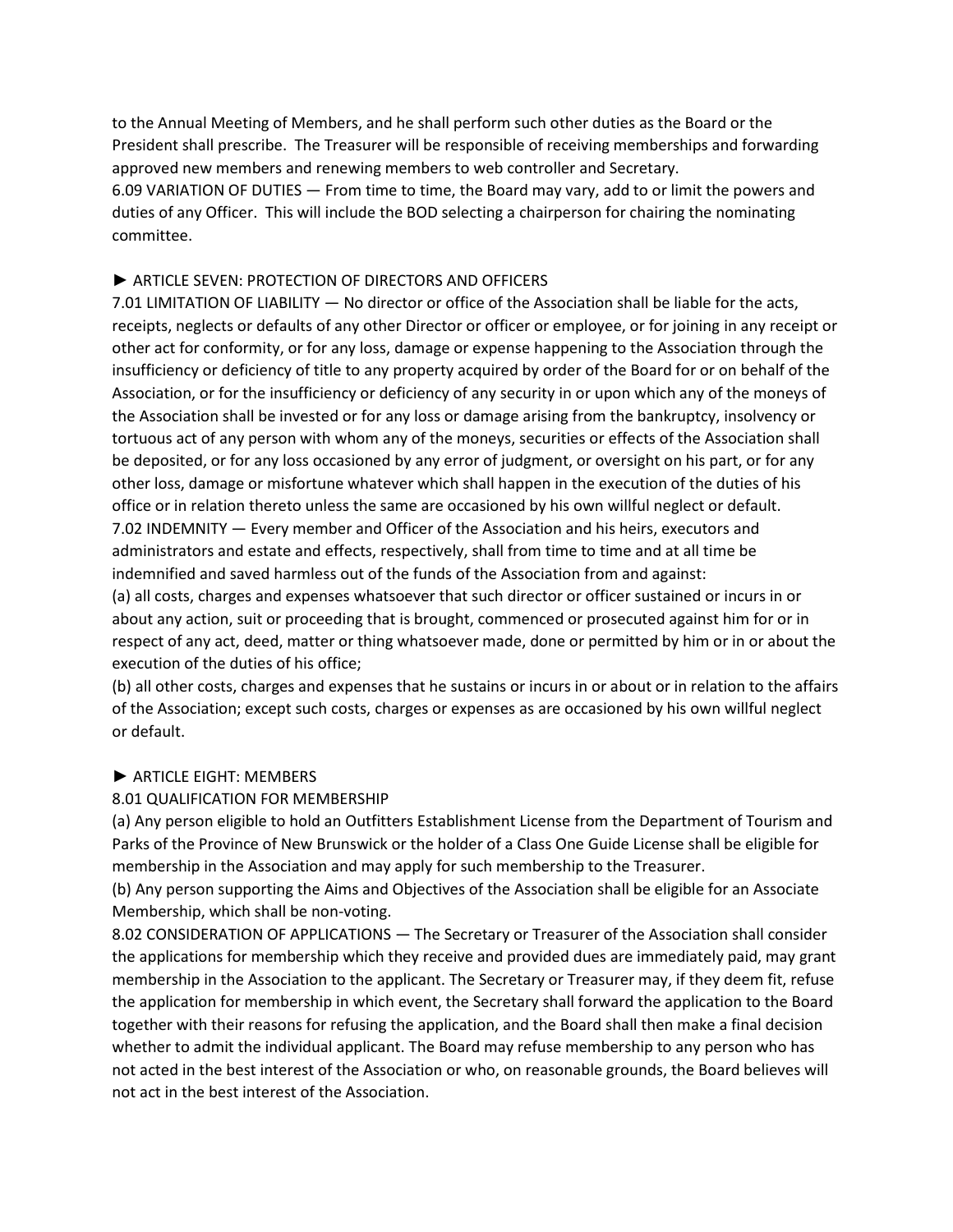8.03 DUES — All members shall pay dues to the Association in such sum as may be determined at the Annual Meeting of the members and all such dues shall be due and payable on the 31st of March of each year.

8.04 MEMBERSHIP LIST — The Treasurer of the Association shall maintain, in the records of the Association, a list of the names and addresses of all members revealing the date on which all such individuals became members of the Association and the date on which such individual ceases to hold membership in the Association.

8.05 MEMBERSHIP CARDS — The Secretary or Treasurer of the Association may issue membership cards to all members in good standing.

### ► ARTICLE NINE: MEETING OF MEMBERS

9.01 ANNUAL MEETING — The annual meeting of the members shall be held in each year at such time and on such day as the Board may from time to time determine for the purpose of receiving the reports and statements required by the Companies Act to be said before the Association at an annual meeting; electing the Officers of the Association, appointing Auditors and setting the remuneration for expenses of the Executive and for the transactions of such other business as may properly come before the meeting.

9.02 SPECIAL MEETING — Meetings of members shall be held any time upon the call of the Board, the President or any five members of the Board, or upon the petition of twenty-five per cent (25%) of the members or as provided in section 9.06.

9.03 NOTICE — Notice in writing of the time and place of each meeting of the members shall be given not less than fourteen (14) days before the date on which the meeting is to be held to all those individuals entered on the Registry of the Association as being members in good standing of the Association. Notice of a special meeting of members shall state the general nature of the business which is to be transacted.

9.04 RESOLUTIONS — Members or Councils wishing to bring resolutions before the Annual Meeting of members, shall forward the resolution in writing to the Resolutions Committee Chairman at least sixty (60) days prior to the Annual Meeting. The Resolutions Committee Chairman shall send copies of the resolutions to the member Councils at least thirty (30) days prior to the Annual Meeting.

9.05 PLACE OF MEETING — Meetings of members shall be held at the Head Office of the Association or at such other place in the Province of New Brunswick convenient to the members of the Board or the person or persons calling the meeting designate.

9.06 QUORUM — Fifteen per cent (15%) of the regular members in good standing shall constitute a quorum for the transaction of business at any meeting of the members. If a meeting cannot be held because of a lack or a quorum, those regular members present may direct that it be held at a later date with such notice, if any, and with any such quorum less than fifteen per cent (15%) as they may direct. 9.07 VOTING — Every regular member shall be entitled to one (1) vote in each question decided at a meeting at which the member is present. To be eligible to vote, a regular member must have been a regular member in good standing for at least fourteen (14) days prior to the taking of the vote. Except as otherwise provided, every question shall be determined by the simple majority and the Chairman of the meeting shall cast a vote only in the case of an equality of voters. Except where otherwise requested voting shall be by a show of hands unless a poll is directed to be held by the Chairman or is requested by a member. A poll shall be held after a vote by show of hands if so requested or directed. A request for a poll may be withdrawn at any time up to the taking of the poll and if held, shall be conducted in such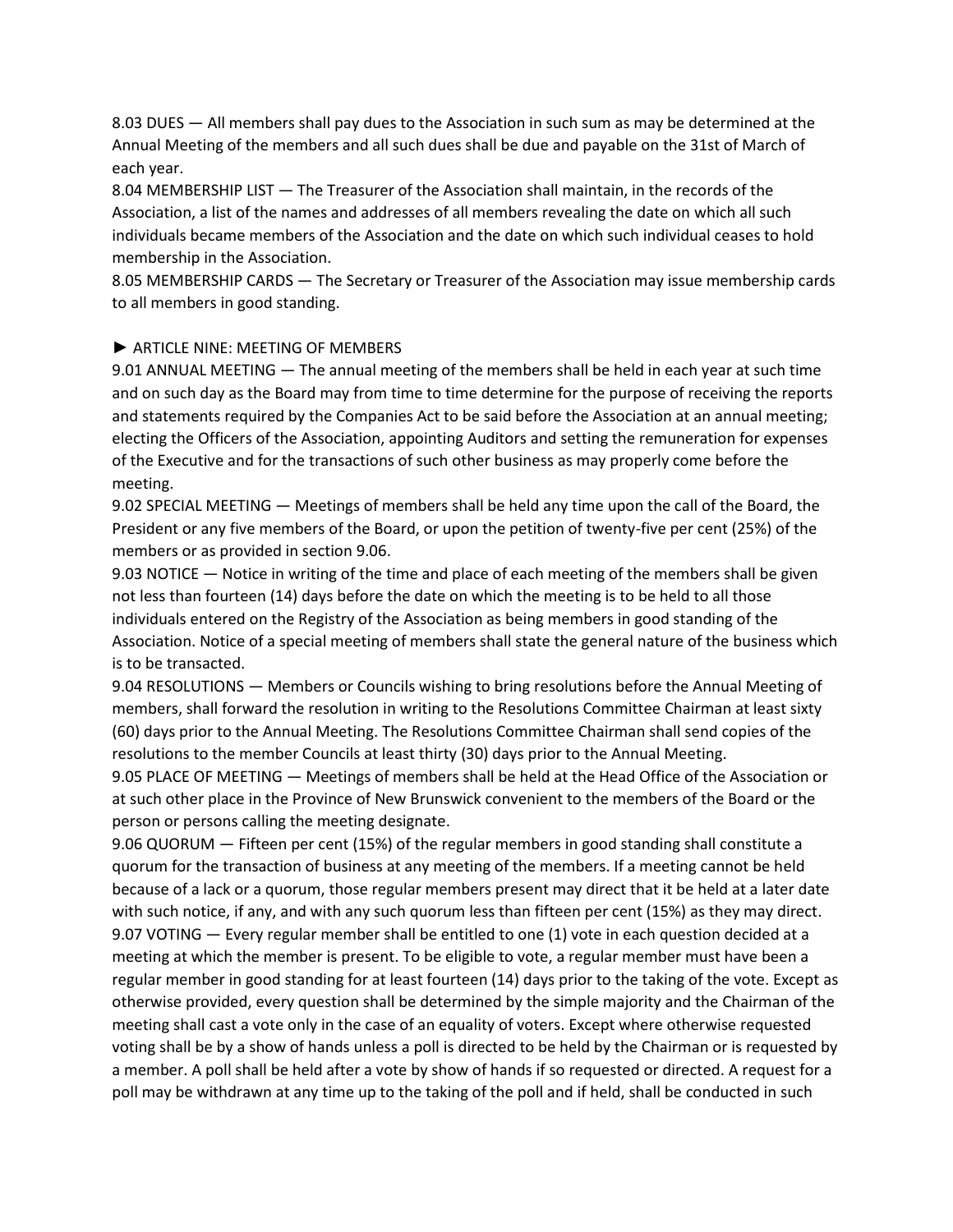manner as the Chairman directs.

9.08 CHAIRMAN — The President, and in his absence, the First Vice-President or the Second Vice-President and in the absence of both, the Secretary or appointed person shall act as Chairman. The Chairman, if the Secretary is not present, will direct some person to act as Secretary of the meeting and he may also appoint any person to such positions as are necessary for the carrying on of the meeting. 9.09 PERSONS ENTITLED TO BE PRESENT — The only person entitled to attend a meeting of the members shall be those entitled to vote thereat, Associate members and others who, although not entitled to vote, are entitled or required under any provision of the Act or the Letters patent or Constitution and By-Laws to be present at the meeting. With the consent of the members or upon the direction of the Chairman, the meeting, however, may be open to the public. ARTICLES TEN: DISCIPLINE OF MEMBERS

10.01 PENALTIES — The Board may, acting pursuant to this Article, reprimand, suspend or expel any member from the Association.

10.02 COMPLAINTS AGAINST MEMBERS — Any member may submit a complaint to the Ethics Committee alleging that a member has violated the Incorporation Act, Constitution and By-Laws of the Association, or acted contrary to the best interests of the Association. Any such complaint shall be in writing, shall contain full particulars of the alleged complaint and shall be dated and signed by the member laying the complaint. Upon receipt of the complaint, the Ethics Committee shall refer to the President who shall refer it to the Board.

10.03 PROCEDURE OF BOARD — The Board shall provide the member complained against with a copy of the complaint. Such member shall be entitled to be present at a meeting of the Board to answer any charges against him. He shall be entitled to 14 days' notice of the time and place of such meeting. No member of the Board who has lodged a complaint shall act as a member of the Board with respect to such hearing. The Board may reprimand, suspend or expel the member complained against from the Association. Any such reprimand, suspension, or expulsion shall require a Resolution passed by at least three-quarters of the members of the Board qualified to vote.

10.04 APPEAL — A member who has been reprimanded, suspended or expelled may seek a review of the decision of the Board on the basis that:

(a) the Board committed an error during the hearing; or

(b) there is new evidence.

10.05 TERMINATION OF SUSPENSION — A suspension may be imposed for a specific period of time or for an indefinite period of time. Any suspension may be removed upon the recommendation of the Board after one year by the vote of three-fourths of the Board voting at a meeting which has been called for that purpose.

10.06 DUES — A member whose dues are in arrears shall cease to be a member of the Association. 10.07 RE-ADMISSION — The Board may, where not otherwise provided for, set the procedural requirements for the application for re-admission of expelled or suspended members. Such requirements shall be made available to all members and to any persons affected thereby.

### ► ARTICLE ELEVEN: NOTICES

11.01 METHOD OF GIVING NOTICES — Any notice required to be given or served upon any member, Director, officer or employee of the Association shall be sufficiently given if delivered personally or if mailed to such individual at his last known address; and such notice shall be deemed to have been given on the date when it is personally delivered or the date on which such notice is deposited in a post office